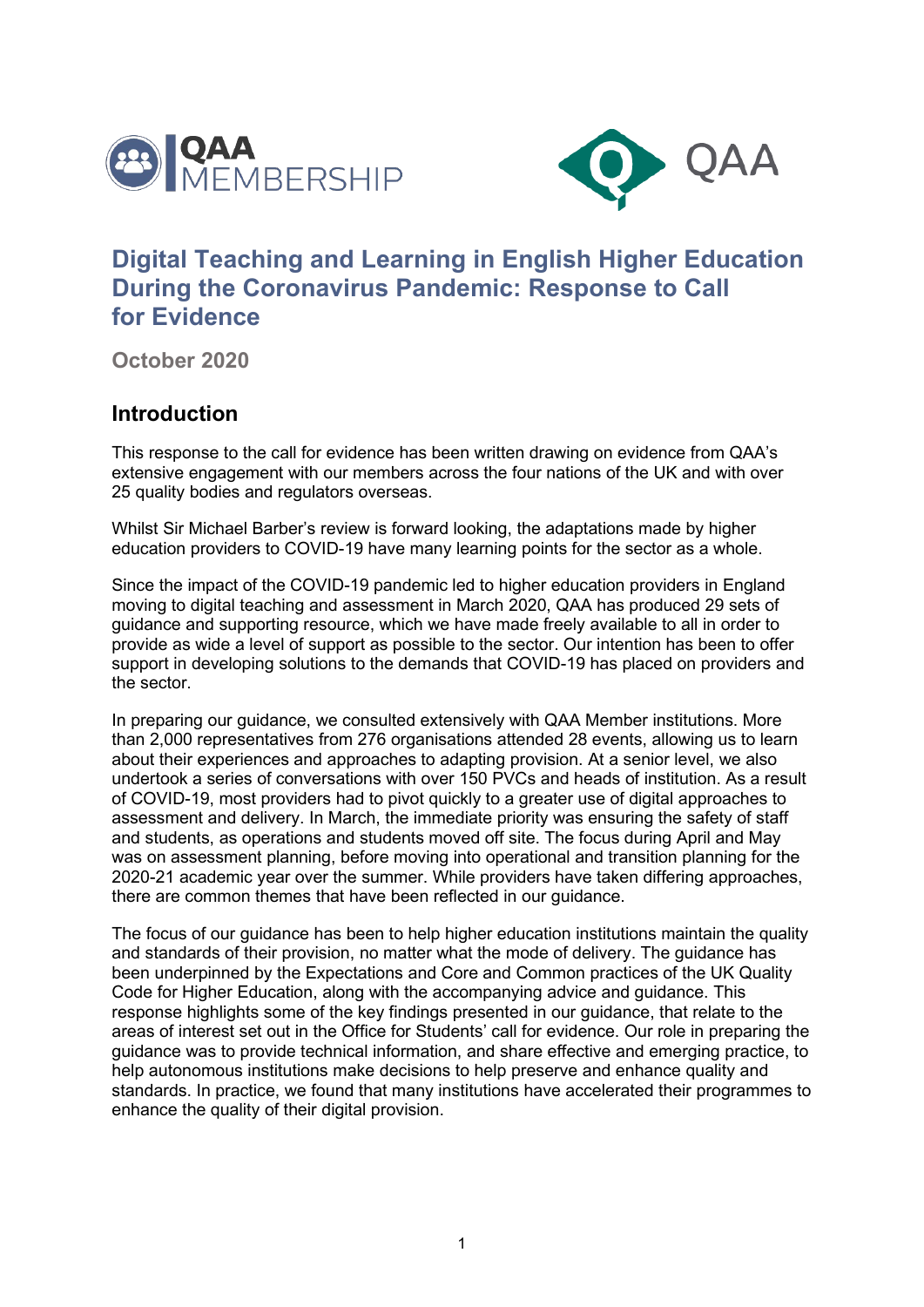## **Challenges of remote delivery**

For all providers, charting a path through the COVID-19 crisis involved two distinct phases: a first phase incorporating emergency actions taken immediately before or at the onset of lockdown to implement business continuity plans, conduct risk analysis, close campuses, ensure the safety of students and staff, followed by consideration of how to approach teaching and assessment for the remainder of the academic year.

As set out in QAA's [Initial Guidance on Quality and Standards](https://www.qaa.ac.uk/docs/qaa/guidance/covid-19-initial-guidance-for-providers.pdf) published in March 2020, many of the immediate challenges were logistical in nature, responding to the need to implement change at pace. For example, institutions could not assume that all students (or staff) had access to the equipment and broadband needed to fully engage with online learning and assessment. The Quality Code's Core practice for quality states that providers should have 'sufficient and appropriate facilities, learning resources and student support services to deliver a high quality academic experience'. QAA's initial guidance emphasised the need for flexibility to meet the needs for individual students and the need to avoid onesize solutions in order to satisfy the Core practices of the Quality Code. It also stressed the need for clear communication to students as to what had changed, what the impact might be and how to help them make informed choices.

Another initial challenge faced by providers was ensuring that academic standards were secured in the delivery of remote learning. QAA's guidance on [Assessing with Integrity in](https://www.qaa.ac.uk/docs/qaa/guidance/assessing-with-integrity-in-digital-delivery.pdf)  [Digital Delivery](https://www.qaa.ac.uk/docs/qaa/guidance/assessing-with-integrity-in-digital-delivery.pdf) identified that students who were working remotely, away from their familiar academic community in challenging circumstances, could feel unsupported and vulnerable. As a consequence, they could be vulnerable to targeting by, for example, essay mills which pose a threat to academic standards. This made it important to provide clear communication and support for students who were facing changes to their modes of teaching, learning and assessment.

In order to maintain and secure academic standards, providers needed to ensure that learning outcomes were delivered and maintained. Any changes to expected learning outcomes needed to be clearly understood by students, while ensuring that they had access to, and were supported through, changes so that they could achieve those learning outcomes. The guidance identified a number of ways in which providers could promote positive academic practices in an online environment. These included planning provision from the student's perspective, offering moderated discussion forums or other forms of peer mentoring, and being clear on expectations and understanding of what was and was not permissible in assessment and examinations.

As well as these overarching challenges arising from a move to remote teaching learning and assessment, it was clear that providers needed to take account of the needs of students who faced particular circumstances that might be exacerbated in their new environment. The QAA guidance document [Securing Academic Standards and Supporting Student](https://www.qaa.ac.uk/docs/qaa/guidance/covid-19-thematic-guidance-academic-standards.pdf)  [Achievement](https://www.qaa.ac.uk/docs/qaa/guidance/covid-19-thematic-guidance-academic-standards.pdf) set out what some of these might be, and how they could be approached by providers. For example, students who already require specific support - such as those with disabilities requiring reasonable adjustments were made - would require further and careful consideration to ensure the current changes did not present them with additional challenges. Alternative assessments and adjustments to online teaching also needed to recognise the needs of other students with specific learning requirements, such as those with caring responsibilities, those in digital poverty or studying overseas for whom broadband and internet provision may be difficult to access, and those who were ill or self-isolating.

While the experience of each provider varied, all those we spoke to had established a senior COVID-19 steering group to oversee the institutional response to the pandemic. Most met daily at the outset of the lockdown. Steering groups appointed sub-groups with responsibility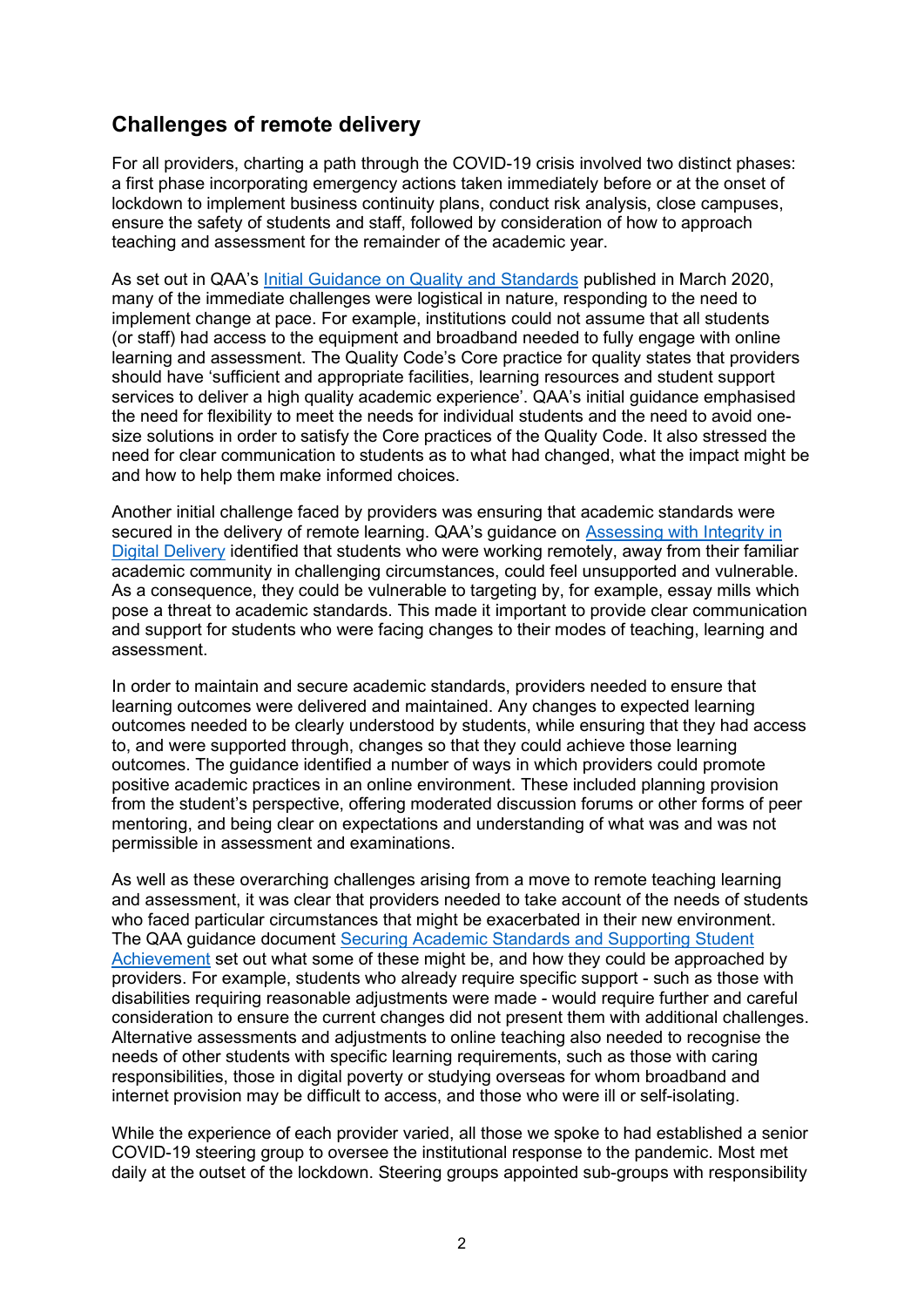for key activities. These would typically include subgroups with responsibility for teaching and learning provision. The first task of teaching and learning subgroups would typically involve consideration of such issues as to whether to adopt a 'no detriment' policy, and the replacement of invigilated, closed book in-person examinations by, for example, 'take home' or 'takeaway' examination or open book examinations conducted over a 24-hour period.

Approaches to no detriment policies were the subject of QAA's document on [No Detriment](https://www.qaa.ac.uk/docs/qaa/guidance/no-detriment-policies-an-overview.pdf)  [Polices: An Overview.](https://www.qaa.ac.uk/docs/qaa/guidance/no-detriment-policies-an-overview.pdf) It did not make recommendations, and was not promoted as guidance, but posed a series of reflective questions to help providers decide on the appropriate policy for their institution. For example, arguments in favour of a policy might be that it would allow students to be free to focus on their learning and realising their academic ambitions rather than worrying about risks to their academic outcomes due to matters that are beyond their control. Conversely, providers might feel that a no detriment policy would risk the creation of a visibly explicit 'COVID' generation whose degree classifications might not be considered reliable.

One area of potential challenge that became clear through our conversations with providers was that the rapid pivot to greater use of digital delivery, and the speed at which change took place, highlighted the variety and disparate use of terminology used to describe the digital learning experience on offer across the sector. Early on, it was clear from our discussions with providers that most intended to offer a part virtual, part physical attendance (although many providers then clarified that for at least the first term of the 2020-21 year there would be no physical attendance). The challenge for providers was how to then effectively communicate and describe their offer to students.

To support providers to build a common language to describe digital approaches to programme delivery and support them in setting student expectations of their programme, QAA produced guidance: [Building a Taxonomy for Digital Learning.](https://www.qaa.ac.uk/docs/qaa/guidance/building-a-taxonomy-for-digital-learning.pdf) In common with other QAA guidance produced during the COVID-19 pandemic, it was not intended to be directive, but rather to provide a framework for institutions to develop their own terminology, to allow consistency and clarity. So, for example, the guidance considered the application of potentially interchangeable terminology, such as 'online, virtual or digital learning', 'blended or hybrid learning' and 'distance or remote learning' to encourage consistency.

Similarly, the guidance sought to build a taxonomy of students' digital experience, to give students clarity about what was on offer, and how it compared with other programmes, to allow them to make informed choices about the programmes they were applying for. The intention was not to make a judgement about the quality of learning experience, but rather to categorise and describe the different student experience depending on the type and volume of digital engagement. The categories ranged from a 'passive digital engagement/ experience', where little or no aspect of the learning and teaching activity on offer was designed to be delivered digitally, to 'immersive digital engagement/experience' where digital learning and teaching activities were designed by a provider as the only way in which students will engage, both with the programme and with each other.

The taxonomy was developed specifically in response to indications from our discussions that there was a developing need for consistency across institutions arising from the rapid and large-scale transition to some kind of digital or blended delivery. While it is too early to assess implementation, we have had many indications that the taxonomy is a welcome approach.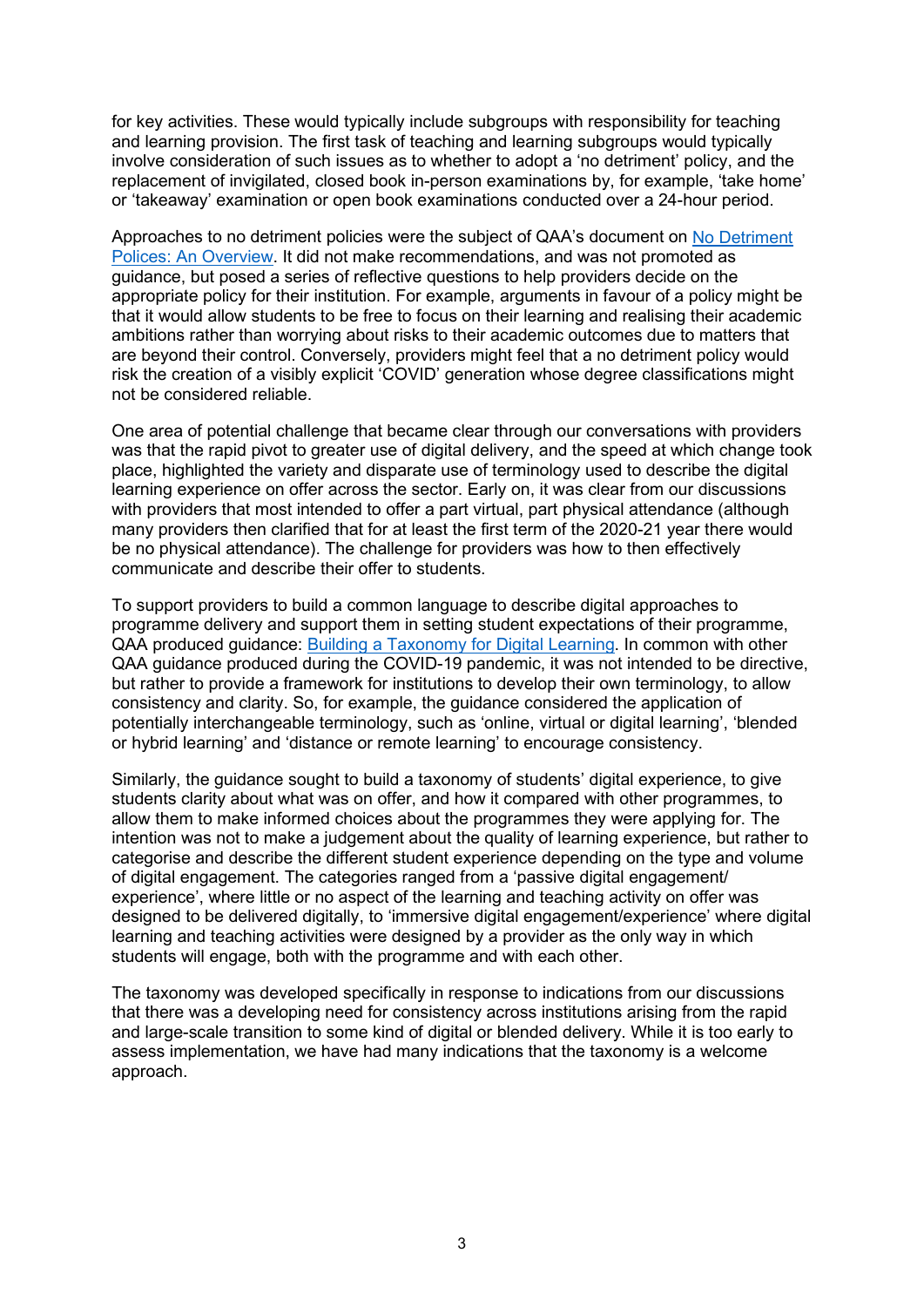## **Successes in digital delivery**

In addition to the taxonomy referred to above, QAA published [Questions to Inform a Toolkit](https://www.qaa.ac.uk/docs/qaa/guidance/questions-to-inform-a-toolkit-for-enhancing-quality-in-a-digital-environment.pdf)  for [Enhancing Quality in Digital environment.](https://www.qaa.ac.uk/docs/qaa/guidance/questions-to-inform-a-toolkit-for-enhancing-quality-in-a-digital-environment.pdf) The purpose of the toolkit was to pose a series of reflective questions to assist in the development of institutions' digital provision. The toolkit focused on a range of key considerations for maintaining quality in a digital environment including strategic focus, programme design/approval/management, student-centred learning, teaching and assessment, teaching staff, and learning resources and student support. So, for example, in relation to programme design, there can be a temptation to focus on technologies and tools of digital delivery which could take place at the expense of digital pedagogy. To militate against this, teaching staff were encouraged to identify whether they have considered the best pedagogical approach for teaching students digitally and in a specific context. This could take into account pedagogical practices, innovation and the learning outcomes of the programme.

As with the taxonomy, the questions institutions were encouraged to think about were largely applicable regardless of the context of the COVID-19 pandemic. Because of this they will continue to be relevant to digital delivery once the impact of the pandemic has passed. The pandemic has accelerated approaches to enhancing the quality of digital environments and pedagogy that will bring long-term benefit. It is also worth noting that negative reactions from students about the quality of digital teaching arising from COVID-19 enforced changes seemed to be as much about the quality of the technology and platforms as the quality of the pedagogy and content. As institutions improve the former, it will allow greater focus on the pedagogical elements of delivery.

QAA has worked with institutions across the sector during the pandemic, and they have been keen to share emerging and effective practice. As well as allowing for overviews of differing approaches, this has also enabled us to share specific examples of practice. For example, the thematic guidance on Securing Academic Standards and Supporting Student Achievement, referred to above, sets out a range of practical examples to help providers decide on the modes and timings of assessment. These include offering assessments over a 48-hour window to allow for students' local circumstances such as immediate surroundings, connectivity and time zone differences. Similarly, in deciding whether submission dates should be adjusted, we were able to share practice such as providers giving all students the opportunity to defer some or all of their assessments due in April or May to early July, without the need to provide evidence of extenuating circumstances. Future approaches to digital assessment were the subject of [Assessment](https://repository.jisc.ac.uk/7854/1/assessment-rebooted-report.pdf)  [Rebooted,](https://repository.jisc.ac.uk/7854/1/assessment-rebooted-report.pdf) a joint report by Jisc and Emerge Education which might of be interest to the Review.

This desire and willingness of higher education institutions to share practice is a credit to the collegiate approach adopted within the sector. It is a positive arising from the pandemic that should have longer term implications. In the coming months, QAA will be working with member institutions across the UK to articulate some of the positive pedagogical practices that have arisen as a consequence of COVID-19 to develop further resources for the sector.

Engagement has also allowed the identification, discussion and early resolution of issues that have the potential to generate tension. For example, one approach to preserving the integrity of remote examinations is to introduce a requirement for online proctoring. Indeed, some professional, statutory and regulatory bodies (PSRBs) indicated that closed book, invigilated assessments would be a requirement if graduates were to achieve professional certification. Some students have, however, expressed concerns over potential privacy issues arising from online proctoring. In order to help identify and consider approaches to these issues, QAA has convened PSRBs fora to facilitate discussion between PSRBs and providers to identify common approaches and compromise positions. Most PSRBs operate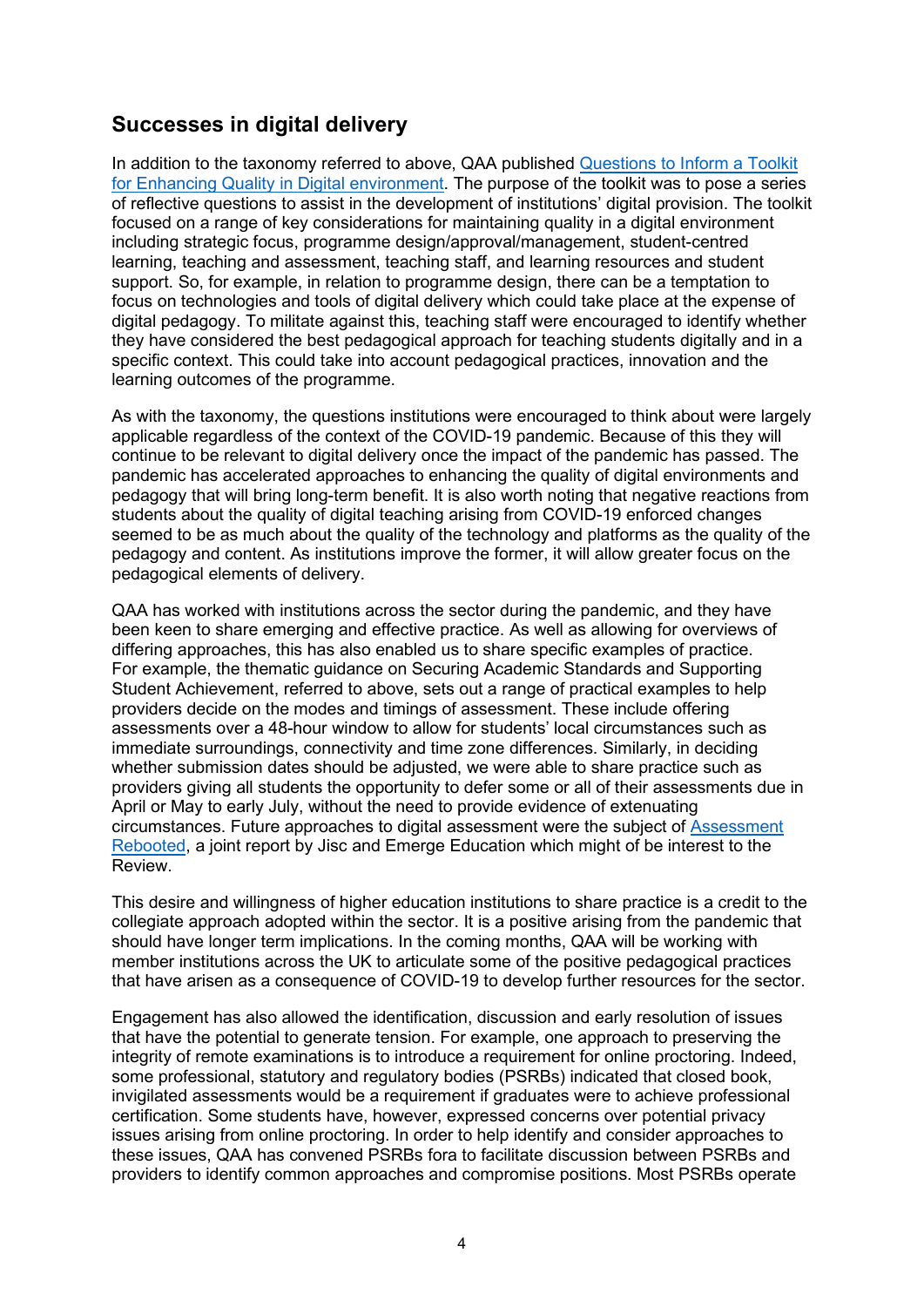across the UK (and some in Ireland) and their expectations of providers can vary quite widely. QAA continues to engage with them to facilitate dialogue.

## **Digital poverty**

The Review document sets out a series of indicators to define digital poverty, including the need for appropriate hardware and software, internet access and study space. In our discussions with providers, the impact of a deficit in one or more of these areas could clearly impact upon a student's ability to effectively engage. Our guidance document Securing Academic Standards and Supporting Student Achievement, referred to above, identifies a number of scenarios where digital poverty had a detrimental impact not just for themselves but also for others. For example, students working on group projects who experience poor Wi-Fi access could see the impact not only on their own ability to engage, but also their collaborators. Some institutions advised us that teaching staff who live in rural areas found access to reliable broadband a real challenge in developing and delivering content.

Digital poverty could have a particular impact for providers with transnational education provision, or who work with partners in countries outside the UK. Some of our international partners have told us that reliability of electricity supply impacts on students on UK programmes. The guidance recommends that these providers consider and communicate with in-country governments, regulators and accreditation bodies, as COVID-19 mitigation procedures might differ.

We received examples of digital poverty particularly from providers who are situated in areas with multiple indicators of deprivation and whose recruitment is substantially drawn from their local area. In these cases, the issues revolved around students not having sufficient or appropriate space to study, or having additional caring responsibilities because of shielding or unwell family members, or students simply unable to fund access to hardware and broadband for themselves. In these cases, solutions ranged from providing loan equipment, to making emergency hardship funding available, to granting mitigations to students for particular pieces of work. All providers we spoke to were making efforts to support students to find solutions, in preference to allowing students to defer or withdraw from their studies.

Examples of positive practice included providers asking students to complete a 'local circumstances' form or a survey, so they have a way of expressing the constraints under which they are operating, and which could be used in mitigation of lower than expected academic performance. This was particularly relevant when dealing with international students who have returned to their home countries in identifying issues that might not have otherwise been anticipated. For example, as well as experiencing accessibility issues, students might need to manage an environment where the local jurisdiction places restrictions on internet access and where study needs might cause potential beach of local censorship laws.

In many cases, providers were offering additional flexibility in assessment opportunities. Some providers were taking practical steps to support students who were experiencing one or more of the elements of digital poverty. For example, offering laptops to students or establishing an emergency IT hardship loan fund for students without suitable computer and/or broadband connections so they could purchase a laptop with 3G/4G enabled data capability.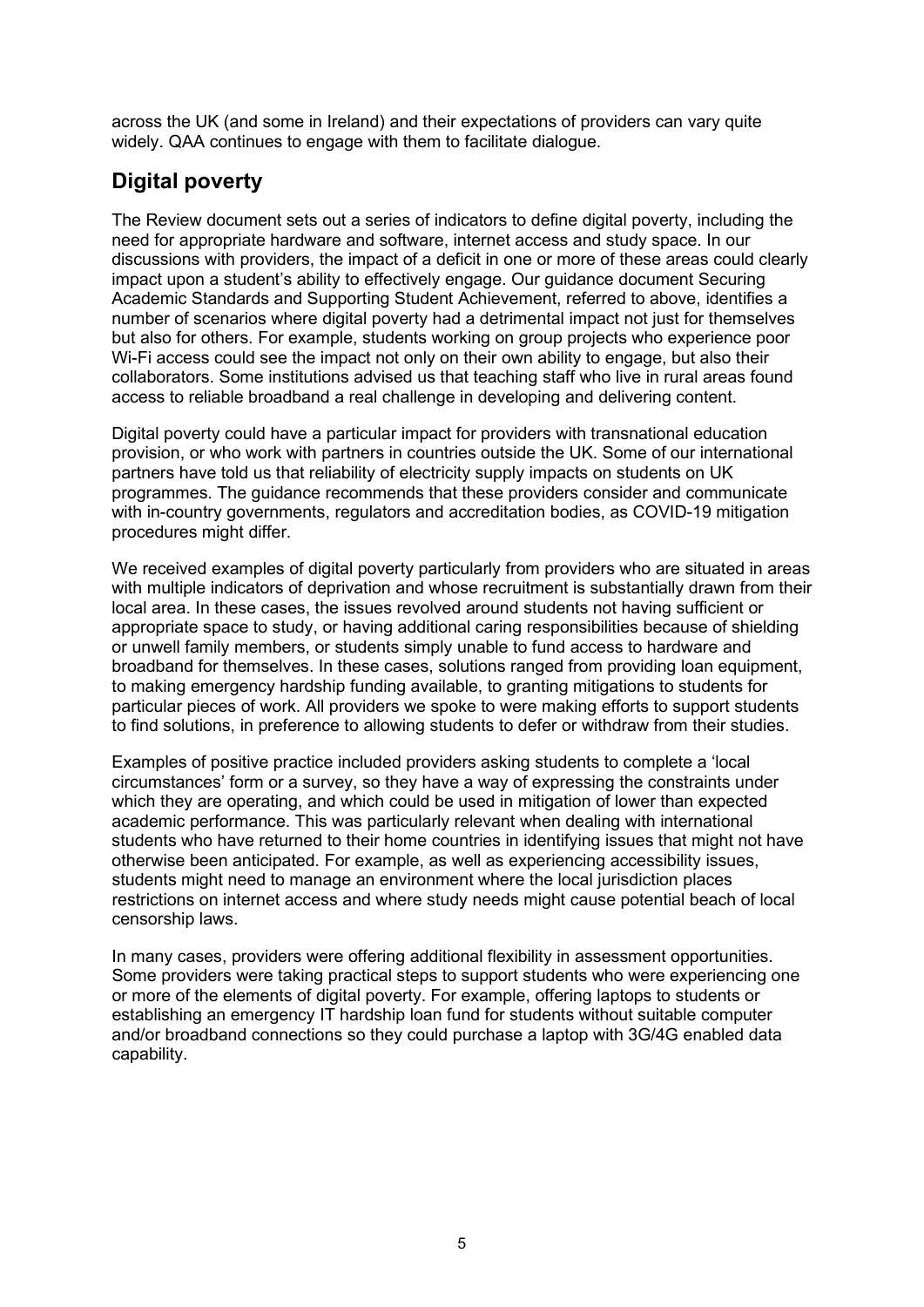## **Looking ahead**

In our conversations with providers and sector leaders it was clear the consensus was that all future higher education programmes will incorporate a substantial component of digital learning, with the blend of digital and other provision being determined by the requirements of the discipline and the student cohort served. Some sector leaders did express a note of caution about excessive future reliance on digital provision with one saying there is 'no evidence anywhere of the success of 100% online learning programmes for 18-year olds'. Many disciplines, such as performing arts and laboratory subjects, will continue to require the physical presence of students, even allowing for the introduction of techniques of virtual reality.

Much provider resource and strategic operation in the early weeks of the 2020-21 academic year has focused on managing the transitions of students into institutions, and in many cases having to deal with significant outbreaks of COVID-19 among student populations. Significant work is also going into academic planning for this academic year and beyond one provider told us that converting a single module from physical to digital delivery, with appropriate pedagogic review and design elements, would typically take 80 hours of effort. Providers are working at pace to condense this for multiple modules - we heard another provider estimate they were intending to review 2,000 modules. The great majority of providers have adapted blended learning strategies designed to promote 'curriculum resilience'. This might involve, for example, staff preparing for digitalisation by undertaking several weeks of training in teaching modules online. Providers have adopted streamlined approaches capable of processing large numbers of modules quickly without compromising institutional oversight of academic standards.

With regard to assessment in 2020-21, some providers have reflected on what has been learned about the robustness of various assessment methods during the lockdown period, including the difficulties of assessing some practical learning outcomes through remote assessment. Other providers with a firm commitment to examinations are exploring remote proctoring which could form part of invigilated take-home examinations, and shorter-format online examinations which are thought to mitigate students finding answers to questions online.

We have found that providers are planning their approaches to future blended learning provision in a principled and consistent manner. Universities whose schools and faculties enjoy substantial autonomy are centralising some planning operations, so that plans have been made through a combination of academic-led and centralised decision making. One university has adopted a two-pronged approach between central and department-led planning by creating a cross-university expert group to draw up design principles for 'online rich' blended delivery. Programme and module leaders then translate these principles into teaching and learning 'norms' describing the mix of live teaching, structured and supported teaching and learning, and independent student learning that best suits the programme in question. Another university has identified a 'threshold student entitlement' for all modules to be delivered digitally which included a minimum number of hours of activity each week, at least one personal interaction with a tutor each week, and workarounds for the absence of laboratories, and practice and performance-based facilities.

Providers understand the need to prepare incoming and returning students for the blended approach that will characterise their learning, teaching and assessment in the academic year 2020-21 and beyond. One university has modified existing MOOCs for new and returning students in the light of the changes made because of COVID-19. Helping students to understand what to expect from online teaching, how to take ownership of learning, study at home, manage their time, and undertake independent learning (which is likely to become a more important skill than it was because of the increase in online learning) all feature in this